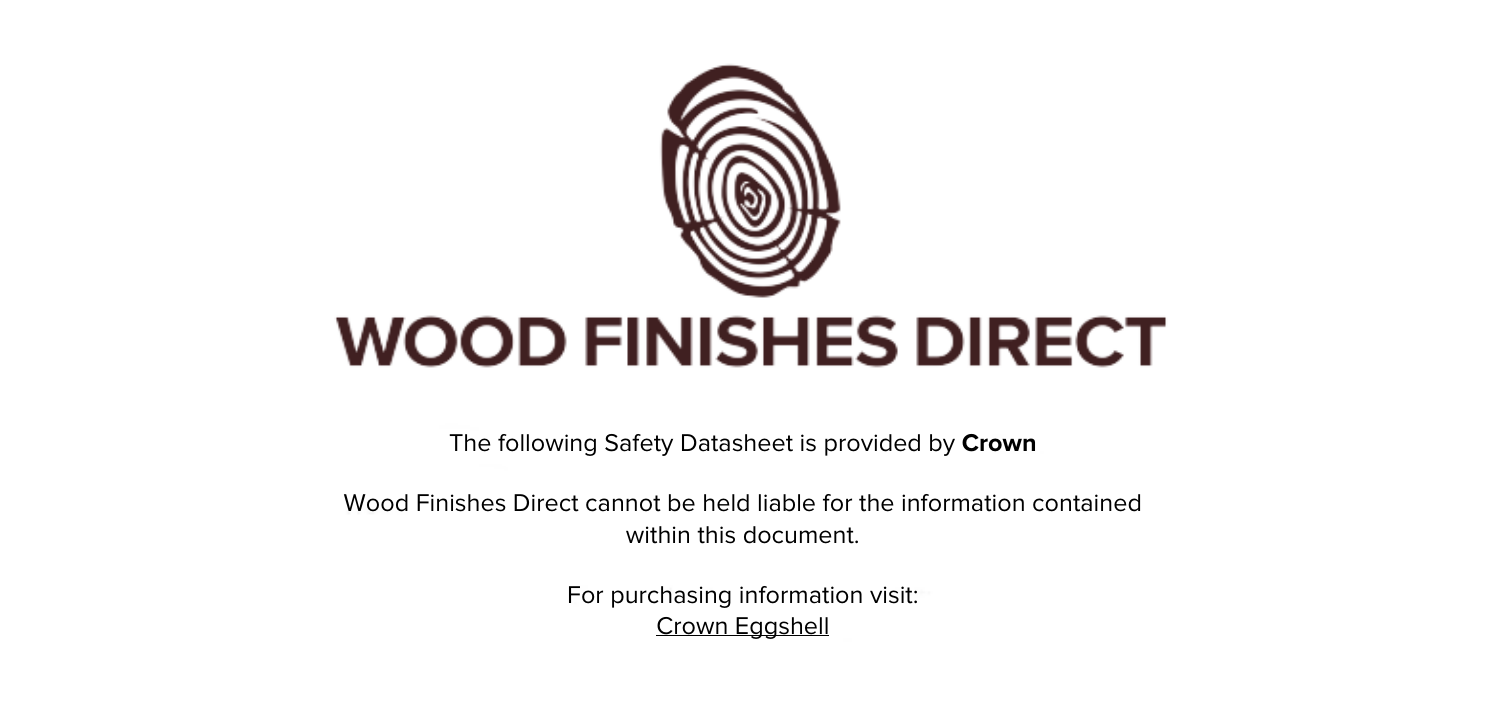

# **Crown Retail Eggshell**

Conforms to Regulation (EC) No. 1907/2006 (REACH), Annex II, as amended by Regulation (EU) No. 2015/830 - United Kingdom: Northern Ireland

## **SECTION 1: Identification of the substance/mixture and of the company/undertaking**

# **1.1 Product identifier**

| Product name :     | Crown Retail Eggshell |
|--------------------|-----------------------|
| Product identity : | 232UK10W01            |
| Product type :     | alkyd paint           |

### **1.2 Relevant identified uses of the substance or mixture and uses advised against**

| Field of application : | Decoration of exterior and interior trim. Applied by brush and roller. See container for details. |
|------------------------|---------------------------------------------------------------------------------------------------|
| Identified uses:       | Consumer applications, Professional applications.                                                 |

#### **1.3 Details of the supplier of the safety data sheet**

| Company details | Crown Paints Limited<br>PO Box 37. Crown House<br>Hollins Road, Darwen<br>Lancashire, BB3 0BG<br>Tel: 01254 704951 | Crown Paints Ireland Ltd.<br>Unit 8A Coolmine Central<br>Porters Road, Coolmine Ind Est<br>Dublin 15, D15 AX9A<br>Tel: 00353 1 8164400 |
|-----------------|--------------------------------------------------------------------------------------------------------------------|----------------------------------------------------------------------------------------------------------------------------------------|
|                 | crownpaint.co.uk                                                                                                   |                                                                                                                                        |

#### **1.4 Emergency telephone number**

01254 704951 (08.00-17.00)

| Contact Person:<br><b>Product SHE Information Manager</b><br>SHE@crownpaints.co.uk |                         |
|------------------------------------------------------------------------------------|-------------------------|
| Date of issue:                                                                     | 14 July 2021            |
| Date of previous issue:                                                            | No previous validation. |

## **SECTION 2: Hazards identification**

#### **2.1 Classification of the substance or mixture**

Product definition : Mixture

# **Classification according to Regulation (EC) No. 1272/2008 [CLP/GHS]**

Flam. Liq. 3, H226 STOT SE 3, H336

See Section 11 for more detailed information on health effects and symptoms.

Warning

### **2.2 Label elements**

Hazard pictograms :



container or label at hand.

Signal word : Hazard statements :

H226 - Flammable liquid and vapour. H336 - May cause drowsiness or dizziness.

open flames and other ignition sources. No smoking.

Precautionary statements : General :

Prevention :

Response : Storage :

IF INHALED: Call a POISON CENTER or doctor if you feel unwell. Store locked up. Store in a well-ventilated place. Keep container tightly closed.

Wear protective gloves. Wear eye or face protection. Keep away from heat, hot surfaces, sparks,

Read label before use. Keep out of reach of children. If medical advice is needed, have product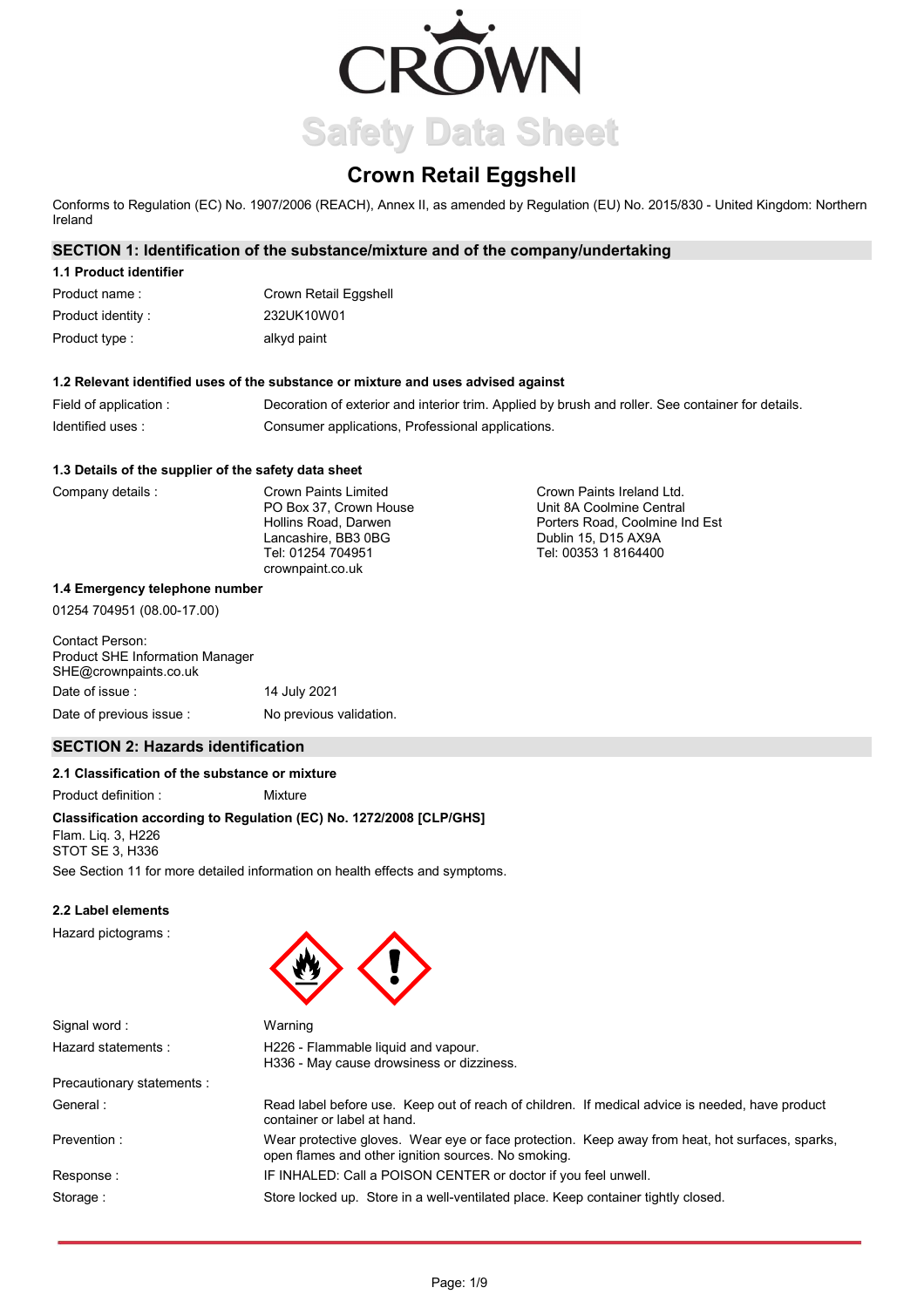## **SECTION 2: Hazards identification**

| Disposal:                                                     | Dispose of contents and container in accordance with all local, regional, national and international<br>regulations.                                                                                 |
|---------------------------------------------------------------|------------------------------------------------------------------------------------------------------------------------------------------------------------------------------------------------------|
| Hazardous ingredients :                                       | hydrocarbons, $C9-C11$ , n-alkanes, isoalkanes, cyclics, $\lt 2\%$ aromatics                                                                                                                         |
| Supplemental label elements :                                 | Warning! Hazardous respirable droplets may be formed when sprayed. Do not breathe spray or mist.<br>Warning! Hazardous respirable droplets may be formed when sprayed. Do not breathe spray or mist. |
| Special packaging requirements                                |                                                                                                                                                                                                      |
| Containers to be fitted with child-<br>resistant fastenings : | Not applicable.                                                                                                                                                                                      |

#### Tactile warning of danger : Not applicable.

### **2.3 Other hazards**

This mixture does not contain any substances that are assessed to be a PBT or a vPvB.

Other hazards which do not result None known.

# in classification :

## **SECTION 3: Composition/information on ingredients**

#### **3.2 Mixtures**

| Product/ingredient name                                                 | <b>Identifiers</b>                                                                   | %           | Regulation (EC) No. 1272/2008 [CLP]                                  | Type           |
|-------------------------------------------------------------------------|--------------------------------------------------------------------------------------|-------------|----------------------------------------------------------------------|----------------|
| hydrocarbons, C9-C11, n-alkanes,<br>isoalkanes, cyclics, < 2% aromatics | REACH #: 01-2119463258-33 l<br>EC: 265-150-3 (919-857-5)<br>CAS: 64742-48-9          | $≥10 - ≤25$ | Flam. Lig. 3, H226<br>STOT SE 3, H336<br>Asp. Tox. 1, H304<br>EUH066 | $[1]$          |
| titanium dioxide                                                        | REACH #: 01-2119489379-17<br>EC: 236-675-5<br>CAS: 13463-67-7<br>Index: 022-006-00-2 | ≥10 - ≤25   | Carc. 2, H351 (inhalation)                                           | $[1] [2] [^*]$ |
|                                                                         |                                                                                      |             | See Section 16 for the full text of the H statements declared above. |                |

Contains titanium dioxide >1%. The Annex VI classification of TiO<sub>2</sub> does not apply to this mixture according to its Notes W, V and 10.

There are no additional ingredients present which, within the current knowledge of the supplier and in the concentrations applicable, are classified as hazardous to health or the environment and hence require reporting in this section.

#### **Type**

[1] Substance classified with a health or environmental hazard

[2] Substance with a workplace exposure limit, see section 8.

[3] Substance meets the criteria for PBT according to Regulation (EC) No. 1907/2006, Annex XIII

[4] Substance meets the criteria for vPvB according to Regulation (EC) No. 1907/2006, Annex XIII

[5] Substance of equivalent concern

[6] Additional disclosure due to company policy

[\*] The classification as a carcinogen by inhalation applies only to mixtures placed on the market in powder form containing 1% or more of titanium dioxide particles with diameter  $\leq 10$  µm not bound within a matrix.

## **SECTION 4: First aid measures**

#### **4.1 Description of first aid measures**

| In all cases of doubt, or when symptoms persist, seek medical attention. Never give anything by mouth<br>to an unconscious person.                                                                                                                                                                                 |
|--------------------------------------------------------------------------------------------------------------------------------------------------------------------------------------------------------------------------------------------------------------------------------------------------------------------|
| Check for and remove any contact lenses. Immediately flush eyes with plenty of water for at least 15<br>minutes, occasionally lifting the upper and lower eyelids. In all cases of doubt, or when symptoms<br>persist, seek medical attention.                                                                     |
| Remove to fresh air. Keep person warm and at rest. If unconscious, place in recovery position and<br>seek medical advice.                                                                                                                                                                                          |
| Remove contaminated clothing and shoes. Wash skin thoroughly with soap and water or use<br>recognised skin cleanser. Do NOT use solvents or thinners.                                                                                                                                                              |
| If swallowed, seek medical advice immediately and show this container or label. Keep person warm<br>and at rest. Do not induce vomiting unless directed to do so by medical personnel. Lower the head so<br>that vomit will not re-enter the mouth and throat.                                                     |
| No action shall be taken involving any personal risk or without suitable training. If it is suspected that<br>fumes are still present, the rescuer should wear an appropriate mask or self-contained breathing<br>apparatus. It may be dangerous to the person providing aid to give mouth-to-mouth resuscitation. |
|                                                                                                                                                                                                                                                                                                                    |

#### **4.2 Most important symptoms and effects, both acute and delayed**

| <b>Potential acute health effects</b> |                                                                                       |
|---------------------------------------|---------------------------------------------------------------------------------------|
| Eye contact :                         | No known significant effects or critical hazards.                                     |
| Inhalation:                           | Can cause central nervous system (CNS) depression. May cause drowsiness or dizziness. |
| Skin contact:                         | No known significant effects or critical hazards.                                     |
| Ingestion :                           | Can cause central nervous system (CNS) depression.                                    |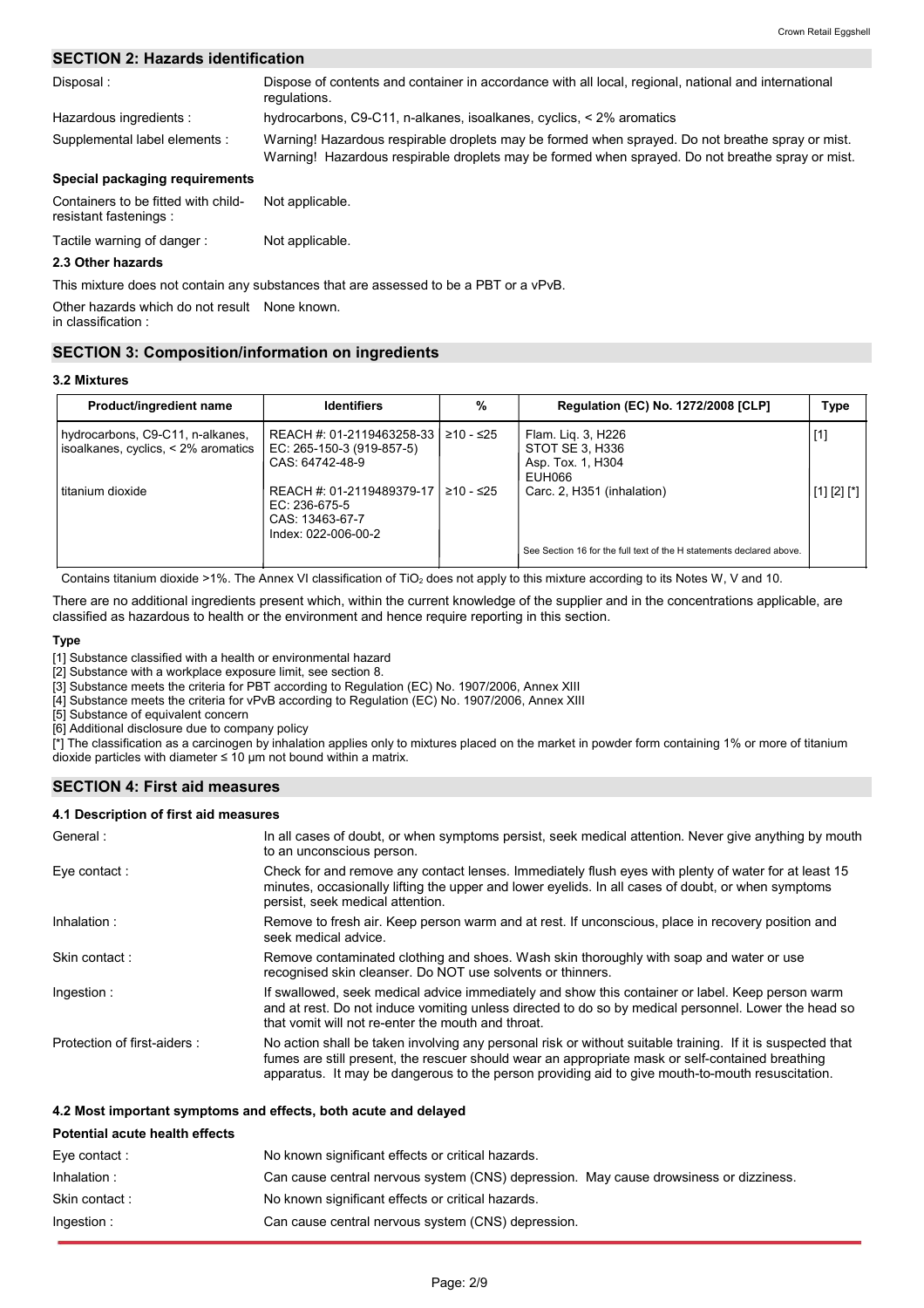## **SECTION 4: First aid measures**

#### **Over-exposure signs/symptoms**

| Eye contact:        | No specific data.                                                                                                                           |
|---------------------|---------------------------------------------------------------------------------------------------------------------------------------------|
| Inhalation:         | Adverse symptoms may include the following:<br>nausea or vomiting<br>headache<br>drowsiness/fatique<br>dizziness/vertigo<br>unconsciousness |
| Skin contact:       | No specific data.                                                                                                                           |
| Ingestion :         | No specific data.                                                                                                                           |
|                     | 4.3 Indication of any immediate medical attention and special treatment needed                                                              |
| Noton to physician. | Treat example matically. Contact poison treatment epocialist immodiately if                                                                 |

| Notes to physician:   | Treat symptomatically. Contact poison treatment specialist immediately if large quantities have been<br>ingested or inhaled. |
|-----------------------|------------------------------------------------------------------------------------------------------------------------------|
|                       |                                                                                                                              |
| Specific treatments : | No specific treatment.                                                                                                       |

## **SECTION 5: Firefighting measures**

| 5.1 Extinguishing media                                   |                                                                                                                                                                                                                      |
|-----------------------------------------------------------|----------------------------------------------------------------------------------------------------------------------------------------------------------------------------------------------------------------------|
| Extinguishing media:                                      | Recommended: alcohol resistant foam, $CO2$ , powders, water spray.<br>Not to be used: wateriet.                                                                                                                      |
| 5.2 Special hazards arising from the substance or mixture |                                                                                                                                                                                                                      |
| Hazards from the substance or<br>mixture:                 | Flammable liquid and vapour. Runoff to sewer may create fire or explosion hazard. In a fire or if<br>heated, a pressure increase will occur and the container may burst, with the risk of a subsequent<br>explosion. |

Hazardous combustion products : Decomposition products may include the following materials: carbon oxides metal oxide/oxides

#### **5.3 Advice for firefighters**

Promptly isolate the scene by removing all persons from the vicinity of the incident if there is a fire. No action shall be taken involving any personal risk or without suitable training. Fire will produce dense black smoke. Exposure to decomposition products may cause a health hazard. Cool closed containers exposed to fire with water. Do not release runoff from fire to drains or watercourses. Fire-fighters should wear appropriate protective equipment and self-contained breathing apparatus (SCBA) with a full face-piece operated in positive pressure mode. Clothing for fire-fighters (including helmets, protective boots and gloves) conforming to European standard EN 469 will provide a basic level of protection for chemical incidents.

## **SECTION 6: Accidental release measures**

#### **6.1 Personal precautions, protective equipment and emergency procedures**

Exclude sources of ignition and be aware of explosion hazard. Ventilate the area. Avoid breathing vapour or mist. Refer to protective measures listed in sections 7 and 8. No action shall be taken involving any personal risk or without suitable training. If the product contaminates lakes, rivers, or sewers, inform the appropriate authorities in accordance with local regulations.

#### **6.2 Environmental precautions**

Avoid dispersal of spilt material and runoff and contact with soil, waterways, drains and sewers. Inform the relevant authorities if the product has caused environmental pollution (sewers, waterways, soil or air).

#### **6.3 Methods and material for containment and cleaning up**

Stop leak if without risk. Move containers from spill area. Approach the release from upwind. Prevent entry into sewers, water courses, basements or confined areas. Wash spillages into an effluent treatment plant or proceed as follows. Contain and collect spillage with noncombustible, absorbent material e.g. sand, earth, vermiculite or diatomaceous earth and place in container for disposal according to local regulations (see Section 13). Use spark-proof tools and explosion-proof equipment. Contaminated absorbent material may pose the same hazard as the spilt product.

#### **6.4 Reference to other sections**

See Section 1 for emergency contact information. See Section 8 for information on appropriate personal protective equipment. See Section 13 for additional waste treatment information.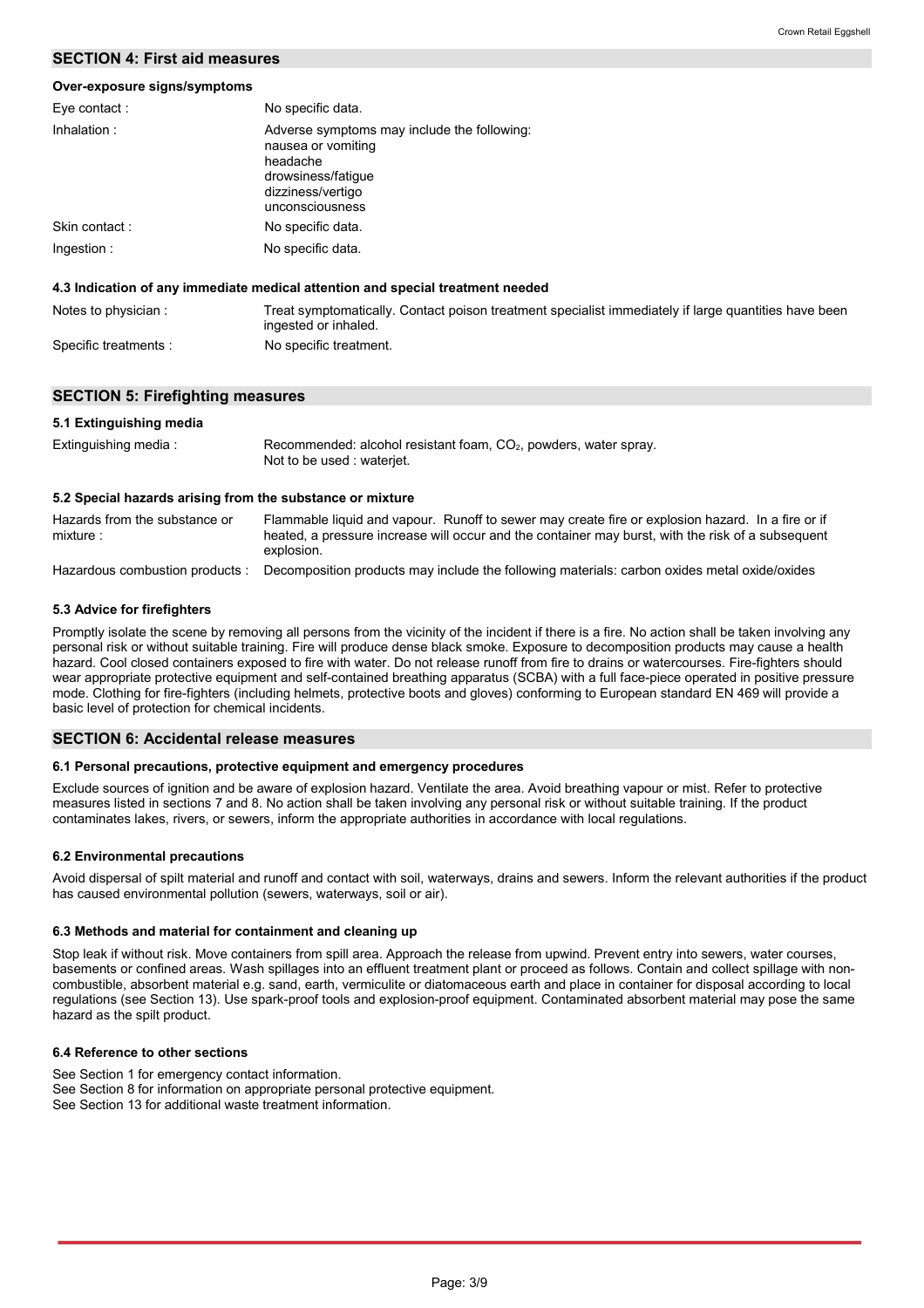## **SECTION 7: Handling and storage**

#### **7.1 Precautions for safe handling**

Put on appropriate personal protective equipment (see Section 8). Eating, drinking and smoking should be prohibited in areas where this material is handled, stored and processed. Workers should wash hands and face before eating, drinking and smoking. Remove contaminated clothing and protective equipment before entering eating areas. Do not ingest. Avoid contact with eyes, skin and clothing. Avoid breathing vapour or mist. Use only with adequate ventilation. Wear appropriate respirator when ventilation is inadequate. Do not enter storage areas and confined spaces unless adequately ventilated. Keep in the original container or an approved alternative made from a compatible material, kept tightly closed when not in use. Store and use away from heat, sparks, open flame or any other ignition source. Empty containers retain product residue and can be hazardous. Do not reuse container.

Never use pressure to empty; the container is not a pressure vessel. Always keep in the same material as the supply container. Good housekeeping standards and regular safe removal of waste materials will minimise risks of spontaneous combustion and other fire hazards. The Manual Handling Operations Regulations may apply to the handling of containers of this product. Packs with a volume content of 5 litres or more may be marked with a maximum gross weight. To assist employers the following method of calculating the weight for any pack size is given. Take the pack size volume in litres and multiply this figure by the specific gravity (relative density) value given in section 9. This will give the net weight of the coating in kilograms. Allowance will then have to be made for the immediate packaging to give an approximate gross weight.

#### **7.2 Conditions for safe storage, including any incompatibilities**

Store in accordance with local regulations. Store in a cool, well-ventilated area away from incompatible materials and ignition sources. Keep out of the reach of children. Keep away from: Oxidizing agents, strong alkalis, strong acids. No smoking. Prevent unauthorized access. Containers that are opened must be carefully resealed and kept upright to prevent leakage. Storage : Do not store below the following temperature: 5 °C

**7.3 Specific end use(s)**

See separate Product Data Sheet for recommendations or industrial sector specific solutions.

#### **SECTION 8: Exposure controls/personal protection**

#### **8.1 Control parameters**

| Product/ingredient name        | <b>Exposure limit values</b> |
|--------------------------------|------------------------------|
| No exposure limit value known. |                              |

#### **Recommended monitoring procedures**

If this product contains ingredients with exposure limits, personal, workplace atmosphere or biological monitoring may be required to determine the effectiveness of the ventilation or other control measures and/or the necessity to use respiratory protective equipment. Reference should be made to monitoring standards, such as the following: European Standard EN 689 (Workplace atmospheres - Guidance for the assessment of exposure by inhalation to chemical agents for comparison with limit values and measurement strategy) European Standard EN 14042 (Workplace atmospheres - Guide for the application and use of procedures for the assessment of exposure to chemical and biological agents) European Standard EN 482 (Workplace atmospheres - General requirements for the performance of procedures for the measurement of chemical agents) Reference to national guidance documents for methods for the determination of hazardous substances will also be required.

#### **8.2 Exposure controls**

#### **Appropriate engineering controls**

All engineering control measures used to control exposure to hazardous substances must be selected, maintained, examined and tested to meet the requirements of the Control Of Substances Hazardous to Health regulations (COSHH). Similarly all personal protective equipment, including respiratory protective equipment, must be selected, issued and maintained to meet the requirements of COSHH. These requirements include the provision of any necessary information, instruction and training with regard to their use. Special precautions should be taken during surface preparation of pre-1960's paint surfaces over wood and metal as they may contain harmful lead.

Provide adequate ventilation. Where reasonably practicable this should be achieved by the use of local exhaust ventilation and good general extraction. If these are not sufficient to maintain concentrations of solvent vapour below the relevant workplace exposure limits, suitable respiratory protection should be worn. (See personal protection below). Dry sanding, flame cutting and/ or welding of the dry paint film will give rise to dust and/ or hazardous fumes. Wet sanding should be used wherever possible. If exposure cannot be avoided by the provision of local exhaust ventilation, suitable respiratory protective equipment should be worn.

#### **Individual protection measures**



General : Gloves must be worn for all work that may result in soiling. Apron/coveralls/protective clothing must be worn when soiling is so great that regular work clothes do not adequately protect skin against contact with the product. Safety eyewear should be used when there is a likelihood of exposure.

Hygiene measures :

Wash hands, forearms, and face thoroughly after handling compounds and before eating, smoking, using lavatory, and at the end of day.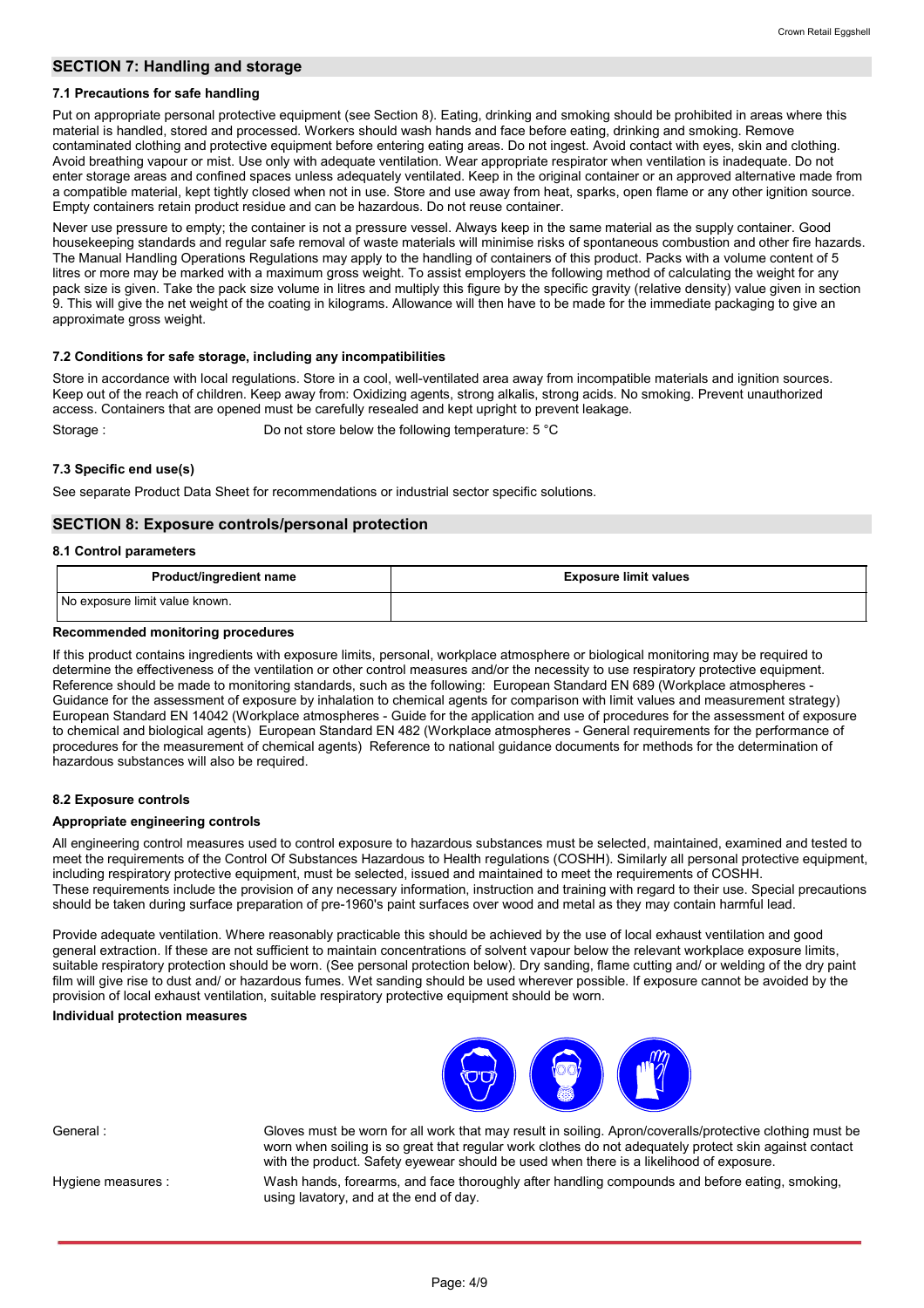# **SECTION 8: Exposure controls/personal protection**

| Eye/face protection :                  | Safety eyewear complying with an approved standard should be used when a risk assessment<br>indicates this is necessary to avoid exposure to liquid splashes, mists, gases or dusts. If contact is<br>possible, the following protection should be worn, unless the assessment indicates a higher degree of<br>protection: safety glasses with side-shields.                                                                                                                                                  |  |  |
|----------------------------------------|---------------------------------------------------------------------------------------------------------------------------------------------------------------------------------------------------------------------------------------------------------------------------------------------------------------------------------------------------------------------------------------------------------------------------------------------------------------------------------------------------------------|--|--|
| Hand protection:                       | Wear chemical-resistant gloves (tested to EN374) in combination with 'basic' employee training. The<br>quality of the chemical-resistant protective gloves must be chosen as a function of the specific<br>workplace concentrations and quantity of hazardous substances.                                                                                                                                                                                                                                     |  |  |
|                                        | Since the actual work situation is unknown. Supplier of gloves should be contacted in order to find the<br>appropriate type. Below listed glove(s) should be regarded as generic advice:                                                                                                                                                                                                                                                                                                                      |  |  |
|                                        | May be used: neoprene rubber, butyl rubber, natural rubber (latex), polyvinyl chloride (PVC)<br>Recommended: Silver Shield / Barrier / 4H gloves, nitrile rubber, polyvinyl alcohol (PVA), Viton®                                                                                                                                                                                                                                                                                                             |  |  |
| Body protection :                      | Personal protective equipment for the body should be selected based on the task being performed and<br>the risks involved handling this product.                                                                                                                                                                                                                                                                                                                                                              |  |  |
| Respiratory protection:                | Respirator selection must be based on known or anticipated exposure levels, the hazards of the<br>product and the safe working limits of the selected respirator. If working areas have insufficient<br>ventilation: When the product is applied by means that will not generate an aerosol such as, brush or<br>roller wear half or totally covering mask equipped with gas filter of type A, when grinding use particle<br>filter of type P. Be sure to use an approved/certified respirator or equivalent. |  |  |
| <b>Environmental exposure controls</b> |                                                                                                                                                                                                                                                                                                                                                                                                                                                                                                               |  |  |

#### Emissions from ventilation or work process equipment should be checked to ensure they comply with the requirements of environmental protection legislation. In some cases, fume scrubbers, filters or engineering modifications to the process equipment will be necessary to reduce emissions to acceptable levels.

## **SECTION 9: Physical and chemical properties**

#### **9.1 Information on basic physical and chemical properties**

| Physical state:                                   | Liguid.                                                              |
|---------------------------------------------------|----------------------------------------------------------------------|
| Odour:                                            | Solvent-like                                                         |
| pH :                                              | $7 - 9$                                                              |
| Melting point/freezing point:                     | Testing not relevant or not possible due to nature of the product.   |
| Boiling point/boiling range:                      | Testing not relevant or not possible due to nature of the product.   |
| Flash point :                                     | Closed cup: $38^{\circ}$ C (100.4 $^{\circ}$ F)                      |
| Evaporation rate:                                 | Testing not relevant or not possible due to nature of the product.   |
| Flammability:                                     | Not available.                                                       |
| Upper/lower flammability or<br>explosive limits : | 1.4 - 7.6 vol %                                                      |
| Vapour pressure :                                 | Testing not relevant or not possible due to nature of the product.   |
| Vapour density:                                   | Testing not relevant or not possible due to nature of the product.   |
| Relative density:                                 | 1.245 $q/cm3$                                                        |
| Solubility(ies):                                  | Easily soluble in the following materials: cold water and hot water. |
| Partition coefficient (LogKow):                   | Testing not relevant or not possible due to nature of the product.   |
| Auto-ignition temperature :                       | Testing not relevant or not possible due to nature of the product.   |
| Decomposition temperature :                       | Testing not relevant or not possible due to nature of the product.   |
| Viscosity:                                        | Kinematic: $320 \text{ mm}^2/\text{s}$                               |
| Explosive properties :                            | Testing not relevant or not possible due to nature of the product.   |
| Oxidising properties :                            | Testing not relevant or not possible due to nature of the product.   |
| 9.2 Other information                             |                                                                      |
| Solvent(s) % by weight :                          | Weighted average: 23 %                                               |

# **SECTION 10: Stability and reactivity**

Water % by weight : Weighted average: 19 %

## **10.1 Reactivity**

No specific test data related to reactivity available for this product or its ingredients.

### **10.2 Chemical stability**

The product is stable.

#### **10.3 Possibility of hazardous reactions**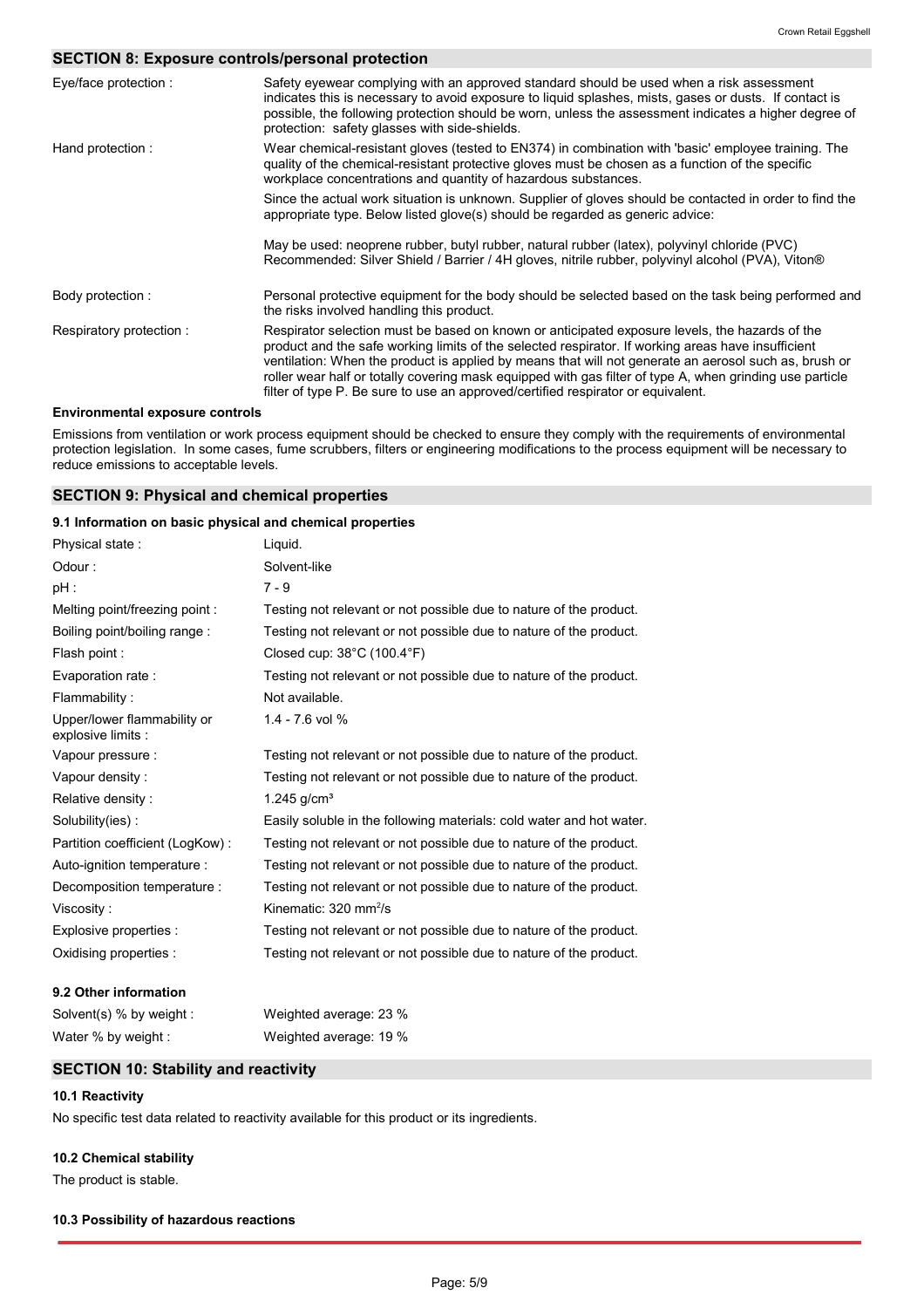## **SECTION 10: Stability and reactivity**

Under normal conditions of storage and use, hazardous reactions will not occur.

#### **10.4 Conditions to avoid**

Avoid all possible sources of ignition (spark or flame). Do not pressurise, cut, weld, braze, solder, drill, grind or expose containers to heat or sources of ignition.

#### **10.5 Incompatible materials**

No specific data.

#### **10.6 Hazardous decomposition products**

When exposed to high temperatures (i.e. in case of fire) harmful decomposition products may be formed:

Decomposition products may include the following materials: carbon oxides metal oxide/oxides

## **SECTION 11: Toxicological information**

#### **11.1 Information on toxicological effects**

The product has been assessed following the conventional method and is classified for toxicological hazards accordingly. This takes into account, where known, delayed and immediate effects and also chronic effects of components from short term and long term exposure by oral, inhalation and dermal routes of exposure and eye contact.

Exposure to component solvent vapour concentrations in excess of the stated occupational exposure limit may result in adverse health effects such as mucous membrane and respiratory system irritation and adverse effects on the kidneys, liver and central nervous system. Symptoms and signs include headache, dizziness, fatigue, muscular weakness, drowsiness and, in extreme cases, loss of consciousness. Solvents may cause some of the above effects by absorption through the skin.

If splashed in the eyes, the liquid may cause irritation and reversible damage.

#### **Acute toxicity**

| Product/ingredient name                                                 | <b>Result</b>                   | <b>Species</b> | Dose                     | <b>Exposure</b> |
|-------------------------------------------------------------------------|---------------------------------|----------------|--------------------------|-----------------|
| hydrocarbons, C9-C11, n-alkanes,<br>isoalkanes, cyclics, < 2% aromatics | LC50 Inhalation Vapour          | Rat            | $8500 \,\mathrm{mq/m^3}$ | 4 hours         |
|                                                                         | LD50 Oral                       | Rat            | $>6$ g/kg                |                 |
| l titanium dioxide                                                      | LC50 Inhalation Dusts and mists | Rat            | $>6.8$ mg/l              | 4 hours         |
|                                                                         | LD50 Dermal                     | Rabbit         | >5000 mg/kg              |                 |
|                                                                         | LD50 Oral                       | Rat            | >5000 mg/kg              |                 |

#### **Acute toxicity estimates**

| Route                                             | <b>ATE value</b> |
|---------------------------------------------------|------------------|
| No known significant effects or critical hazards. |                  |

#### **Irritation/Corrosion**

| Product/ingredient name | Result                    | <b>Species</b> | Score | Exposure                             |
|-------------------------|---------------------------|----------------|-------|--------------------------------------|
| titanium dioxide        | Skin<br>. - Mild irritant | Human          |       | 72 hours 300 Micrograms Intermittent |

#### **Mutagenic effects**

No known significant effects or critical hazards.

#### **Carcinogenicity**

No known significant effects or critical hazards.

## **Reproductive toxicity**

No known significant effects or critical hazards.

#### **Teratogenic effects**

No known significant effects or critical hazards.

#### **Specific target organ toxicity (single exposure)**

| Product/ingredient name                                              | Category   | <b>Route of exposure</b> | Target organs    |
|----------------------------------------------------------------------|------------|--------------------------|------------------|
| hydrocarbons, C9-C11, n-alkanes, isoalkanes, cyclics, < 2% aromatics | Category 3 |                          | Narcotic effects |

#### **Specific target organ toxicity (repeated exposure)**

Not available.

#### **Aspiration hazard**

| Product/ingredient name                                              | <b>Result</b>                         |
|----------------------------------------------------------------------|---------------------------------------|
| hydrocarbons, C9-C11, n-alkanes, isoalkanes, cyclics, < 2% aromatics | <b>ASPIRATION HAZARD - Category 1</b> |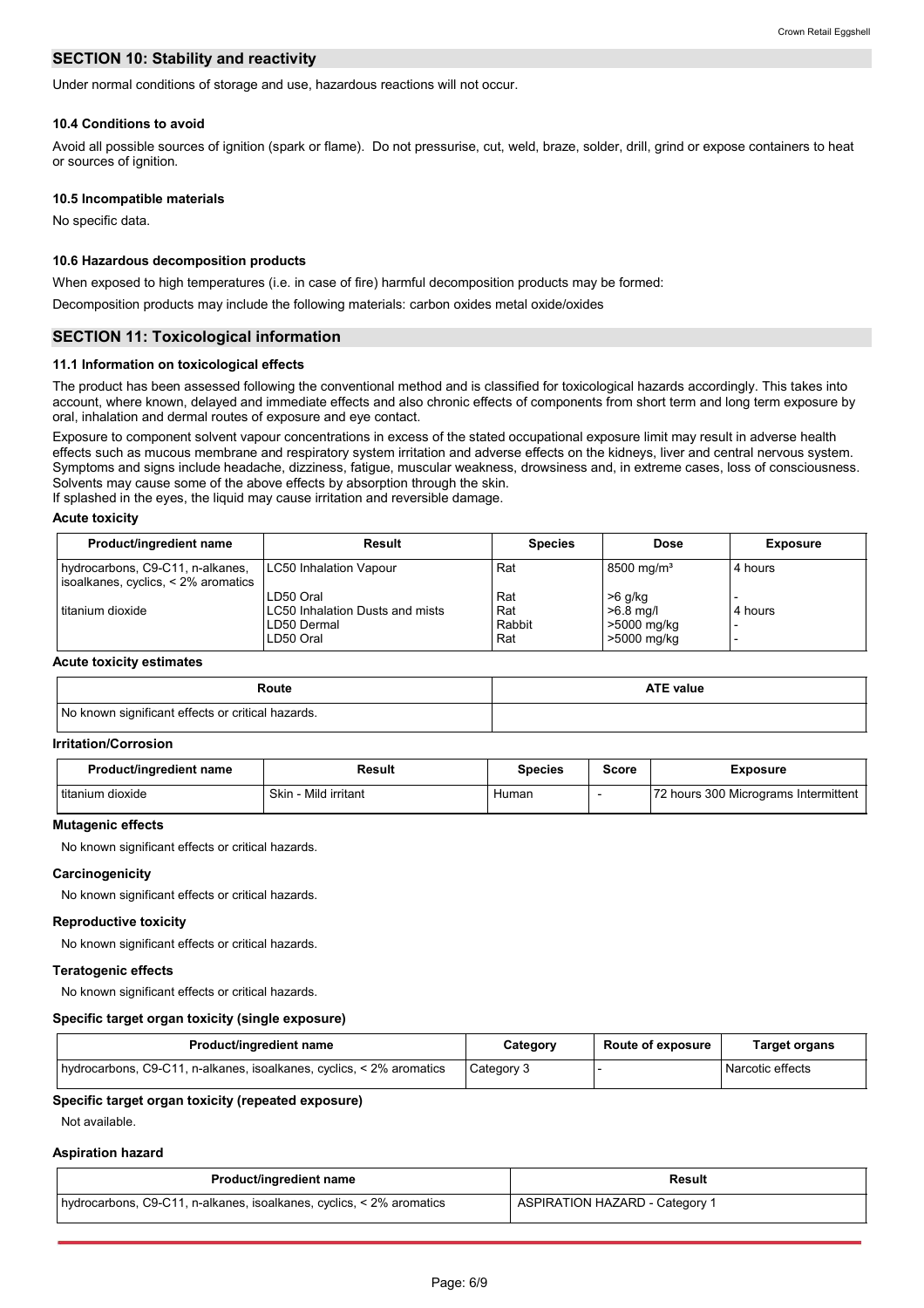## **SECTION 11: Toxicological information**

## **Information on likely routes of exposure**

Routes of entry anticipated: Oral, Dermal, Inhalation.

## **Potential chronic health effects**

Other information : No additional known significant effects or critical hazards.

## **SECTION 12: Ecological information**

## **12.1 Toxicity**

Do not allow to enter drains or watercourses.

| Product/ingredient name | Result               | <b>Species</b> | <b>Exposure</b> |
|-------------------------|----------------------|----------------|-----------------|
| I titanium dioxide      | Acute LC50 >100 mg/l | Daphnia        | 48 hours        |
|                         | Acute LC50 >100 mg/l | Fish           | 96 hours        |

## **12.2 Persistence and degradability**

No known data avaliable in our database.

### **12.3 Bioaccumulative potential**

| Product/ingredient name                                                 | LogP <sub>ow</sub> | <b>BCF</b>  | <b>Potential</b> |
|-------------------------------------------------------------------------|--------------------|-------------|------------------|
| hydrocarbons, C9-C11, n-alkanes, isoalkanes, cyclics, < 2%<br>aromatics |                    | $10 - 2500$ | high             |

### **12.4 Mobility in soil**

| Soil/water partition coefficient<br>$(K_{OC})$ . | No known data avaliable in our database. |
|--------------------------------------------------|------------------------------------------|
| Mobility:                                        | No known data avaliable in our database. |

## **12.5 Results of PBT and vPvB assessment**

This mixture does not contain any substances that are assessed to be a PBT or a vPvB.

### **12.6 Other adverse effects**

No known significant effects or critical hazards.

### **SECTION 13: Disposal considerations**

### **13.1 Waste treatment methods**

The generation of waste should be avoided or minimised wherever possible. Residues of the product is listed as hazardous waste. Dispose of according to all state and local applicable regulations. Waste should not be disposed of untreated to the sewer unless fully compliant with the requirements of all authorities with jurisdiction. Spillage, remains, discarded clothes and similar should be discarded in a fireproof container.

European waste catalogue (EWC) : 08 01 11\*

### **Packaging**

Used containers, drained and/ or rigorously scraped out and containing dried residues of the supplied coating, are categorised as hazardous waste, with EWC code: 15 01 10\*.

If mixed with other wastes, the above waste code may not be applicable.

## **SECTION 14: Transport information**

Transport may take place according to national regulation or ADR for transport by road, RID for transport by train, IMDG for transport by sea, IATA for transport by air.

|                                | 14.1<br>UN no. | 14.2<br>Proper shipping name                                                        | 14.3<br>Transport hazard class(es) | 14.4<br>PG* | 14.5<br>Env* | <b>Additional information</b>                                                                                                                                                 |
|--------------------------------|----------------|-------------------------------------------------------------------------------------|------------------------------------|-------------|--------------|-------------------------------------------------------------------------------------------------------------------------------------------------------------------------------|
| <b>ADR/RID</b><br><b>Class</b> | UN1263         | PAINT (hydrocarbons, C9-C11, n-<br>alkanes, isoalkanes, cyclics, < 2%<br>aromatics) | 3                                  | Ш           | No.          | <b>Viscous liquid exception</b><br>This class 3 viscous liquid is<br>not subject to regulation in<br>packagings up to 450 L<br>according to 2.2.3.1.5.1.<br>Tunnel code (D/E) |
|                                |                |                                                                                     |                                    |             |              |                                                                                                                                                                               |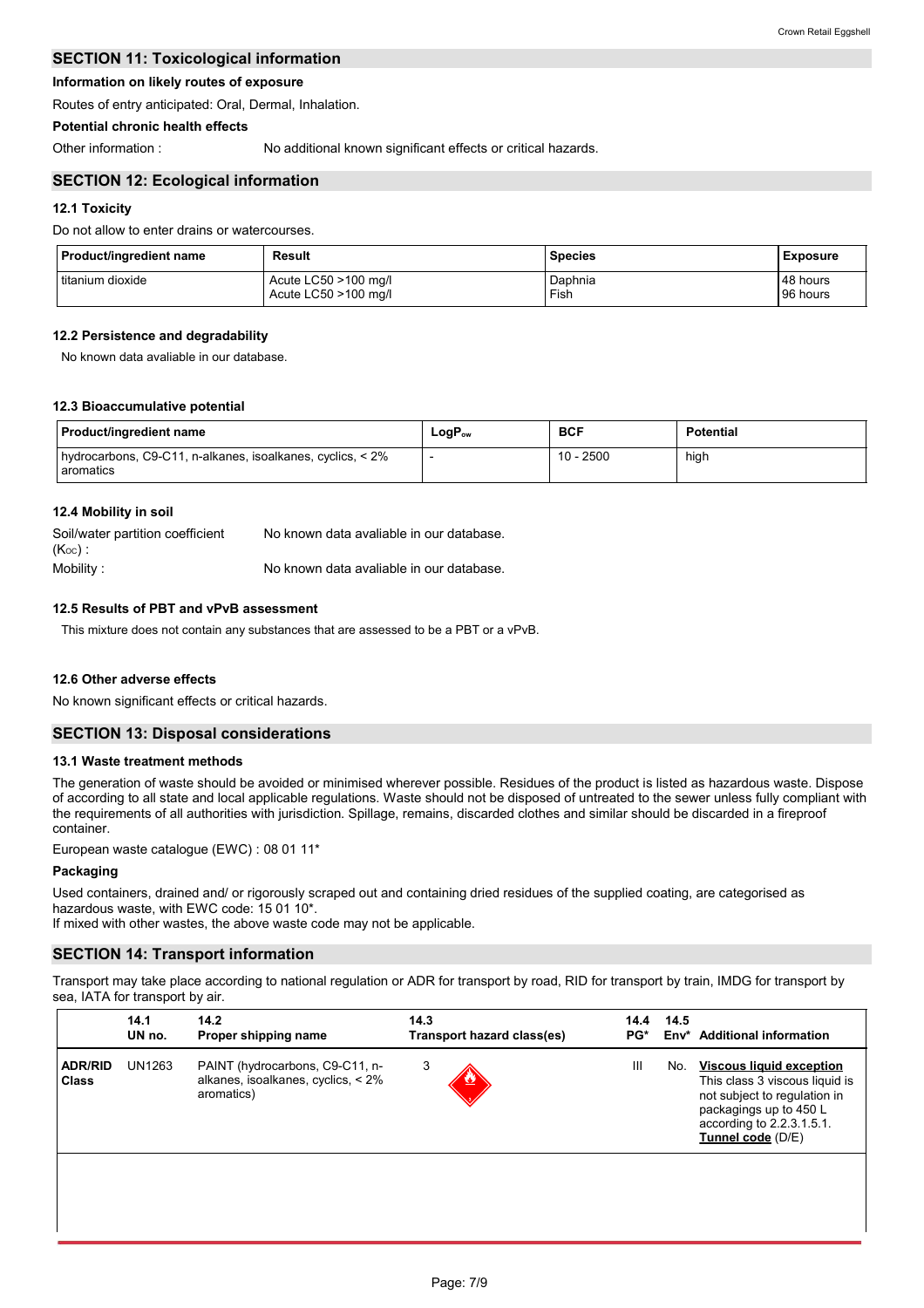#### **SECTION 14: Transport information IMDG** UN1263 **Class** PAINT (hydrocarbons, C9-C11, nalkanes, isoalkanes, cyclics, < 2% aromatics)  $3 \quad \& \quad \qquad$ **IATA Class** PAINT (hydrocarbons, C9-C11, nalkanes, isoalkanes, cyclics, < 2% aromatics)  $3 \quad \& \quad \qquad$  III No. -No. **Emergency schedules** F-E, S-A **Viscous liquid exception** This class 3 viscous liquid is not subject to regulation in packagings up to 450 L according to 2.3.2.5.

PG\* : Packing group

Env.\* : Environmental hazards

#### **14.6 Special precautions for user**

**Transport within user's premises:** always transport in closed containers that are upright and secure. Ensure that persons transporting the product know what to do in the event of an accident or spillage.

#### **14.7 Transport in bulk according to IMO instruments**

Not applicable.

## **SECTION 15: Regulatory information**

#### **15.1 Safety, health and environmental regulations/legislation specific for the substance or mixture**

EU Regulation (EC) No. 1907/2006 (REACH) Annex XIV - List of substances subject to authorisation - Substances of very high concern

## **Annex XIV**

None of the components are listed.

# **Substances of very high concern**

None of the components are listed.

Not applicable. Annex XVII - Restrictions on the manufacture, placing on the market and use of certain dangerous substances, mixtures and articles

#### **Other EU regulations**

This product is controlled under the Seveso III Directive.

### **Seveso category**

P5c: Flammable liquids 2 and 3 not falling under P5a or P5b

#### **National regulations**

#### **15.2 Chemical safety assessment**

This product contains substances for which Chemical Safety Assessments are still required.

## **SECTION 16: Other information**

 $\nabla$  Indicates information that has changed from previously issued version.

| Abbreviations and acronyms :             | ATE = Acute Toxicity Estimate<br>CLP = Classification, Labelling and Packaging Regulation [Regulation (EC) No. 1272/2008]<br>DNEL = Derived No Effect Level<br>EUH statement = CLP-specific Hazard statement<br>PNEC = Predicted No Effect Concentration<br>RRN = REACH Registration Number |                                                                                                                                                                              |  |
|------------------------------------------|---------------------------------------------------------------------------------------------------------------------------------------------------------------------------------------------------------------------------------------------------------------------------------------------|------------------------------------------------------------------------------------------------------------------------------------------------------------------------------|--|
| Full text of abbreviated H statements :  | H <sub>226</sub><br>H304<br>H336<br>EUH066                                                                                                                                                                                                                                                  | Flammable liquid and vapour.<br>May be fatal if swallowed and enters airways.<br>May cause drowsiness or dizziness.<br>Repeated exposure may cause skin dryness or cracking. |  |
| Full text of classifications [CLP/GHS] : | Asp. Tox. 1<br>Carc. 2<br>Flam. Lig. 3<br>STOT SE3                                                                                                                                                                                                                                          | ASPIRATION HAZARD - Category 1<br>CARCINOGENICITY - Category 2<br>FLAMMABLE LIQUIDS - Category 3<br>SPECIFIC TARGET ORGAN TOXICITY - SINGLE EXPOSURE - Category 3            |  |

#### **Procedure used to derive the classification according to Regulation (EC) No. 1272/2008 [CLP/GHS]**

| <b>Classification</b> | <b>Justification</b>                        |
|-----------------------|---------------------------------------------|
|                       | On basis of test data<br>Calculation method |

**Notice to reader**